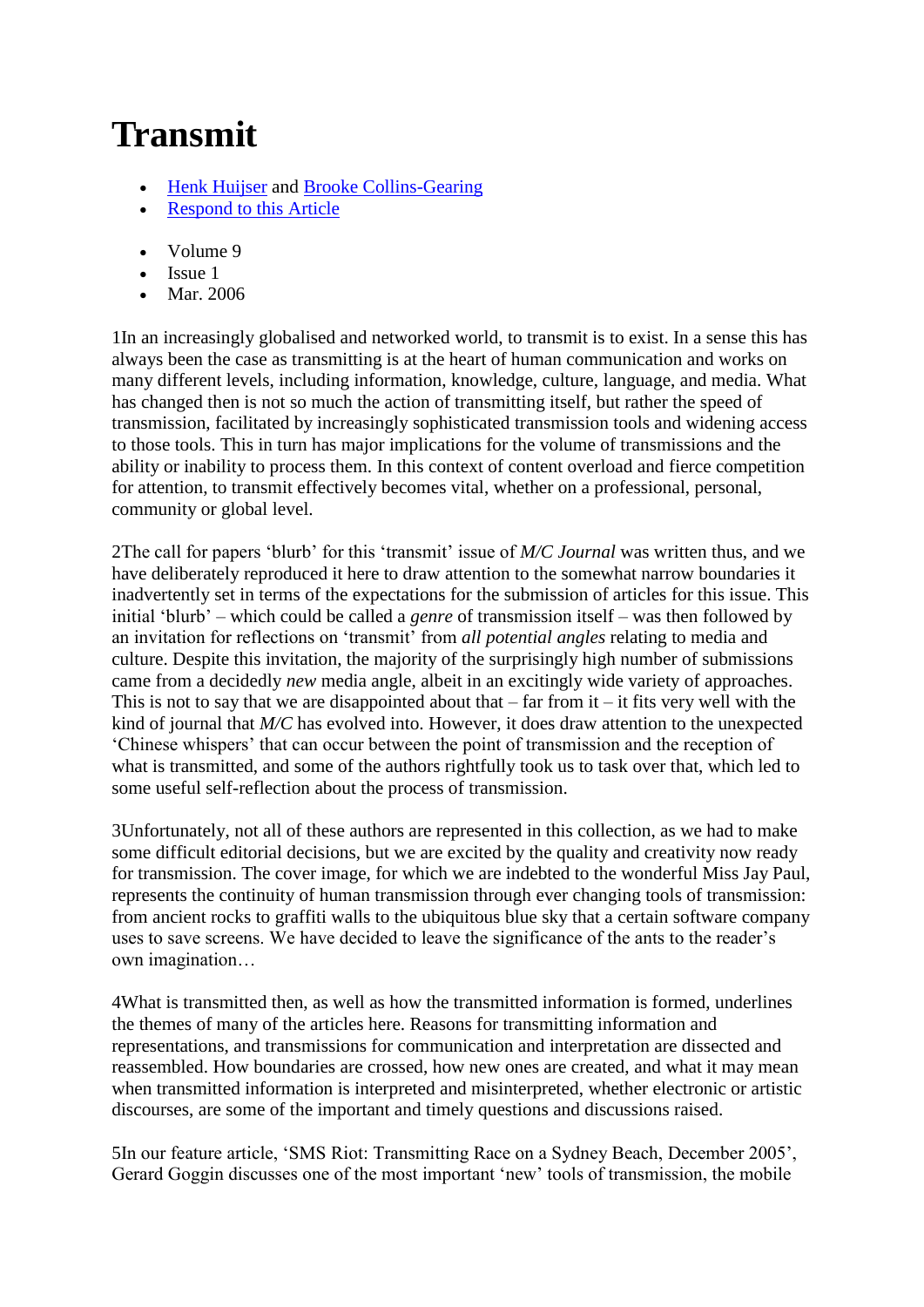phone, and specifically the practice of "texting". In relation to the Cronulla race riots, he provides some much needed reflection on what he calls a "mobile panic" which followed the events at Cronulla, enthusiastically fanned by the mainstream media. Underlying this was of course a traditional technological determinist sense that the mobile phone *itself* had caused the riots. Goggin compares this to his current research into the role of mobile phones in the overthrow of the Estrada precidency in the Philippines, or what he calls a "coup d"text". But where in Cronulla the power of texting caused panic, in the Philippines it was celebrated as giving "power to the people". Rather than approaching it in these narrow terms however, Goggin argues that texting should be seen in a wider context and as part of a complex dynamic which combines media – including "old" tools of transmission such as radio and newspapers – politics, culture and technology.

6Tony Sampson"s article, "Senders, Receivers and Deceivers: How Liar Codes Put Noise Back on the Diagram of Transmission", explores the difficulty of reliability and the anxiety about the potential lack of human control in a web environment, or in some cases the fear of superior human control (in the case of viruses). "The ideal system for perpetual communication has also turned out to be the perfect medium for the codes designed to destroy it'. This of course implies human agency, but what causes the anxiety is the anarchic nature and behaviour of liar codes once released unto a networked medium, which by extension threatens the traditional "linear" transmission models of sender-receiver.

7From a different angle, Danny Beusch"s article is also concerned with reliability on the web or perhaps the lack thereof: along with the creation of new connections, communications and cultures comes the transmitting of fabrications. In "Transmitting the Body in Online Interaction" Beusch examines this falsifying of transmitted information to discuss the importance of what isn"t transmitted. The ability to, and the implications of, transmitting fabricated information and forms has present and future implications, that rely just as much on embodied interaction as disembodied. Beusch"s article examines the social and cultural implications of transmitting information and fabrications online in a way that reveals the continuing influence of "reality" in "play."

8In "Scenes of Transmission: Youth Culture, MP3 File Sharing and Transferable Strategies of Cultural Practice", Dale Bradley delves into how the transmission of online information and presentation contributes to cultural crossings and cultural formations. How online transmission not only transgresses cultural borders but develops new formations is a dynamic and current experience. Bradley also considers how it allows previously disconnected and different cultural groups to create new connections. In the same way that many of the other articles" arguments can be transferred to the transmitting of information across all forms and texts, Bradley poses important questions for future collaborations and developments.

9Transmitting personal identity is an important part of creating new connections and collaborations in an online environment. In "Grid: On Being-as-Transmission and Normativity", Robert Payne questions the notion that "the ease, instantaneity and virtuality of transmission on the Internet produces not rigid structure but flow – a revolutionary fluidity of global interaction but also of personal identity". The central question (with reference to Judith Butler) is: 'How can an ''I'' be transmitted effectively unless via a grid of legibility that regulates what is transmissible?" Payne explores ways for a movement towards an ethically sound fluidity of online identity which may guide us towards a "productive uncertainty of being off the grid'.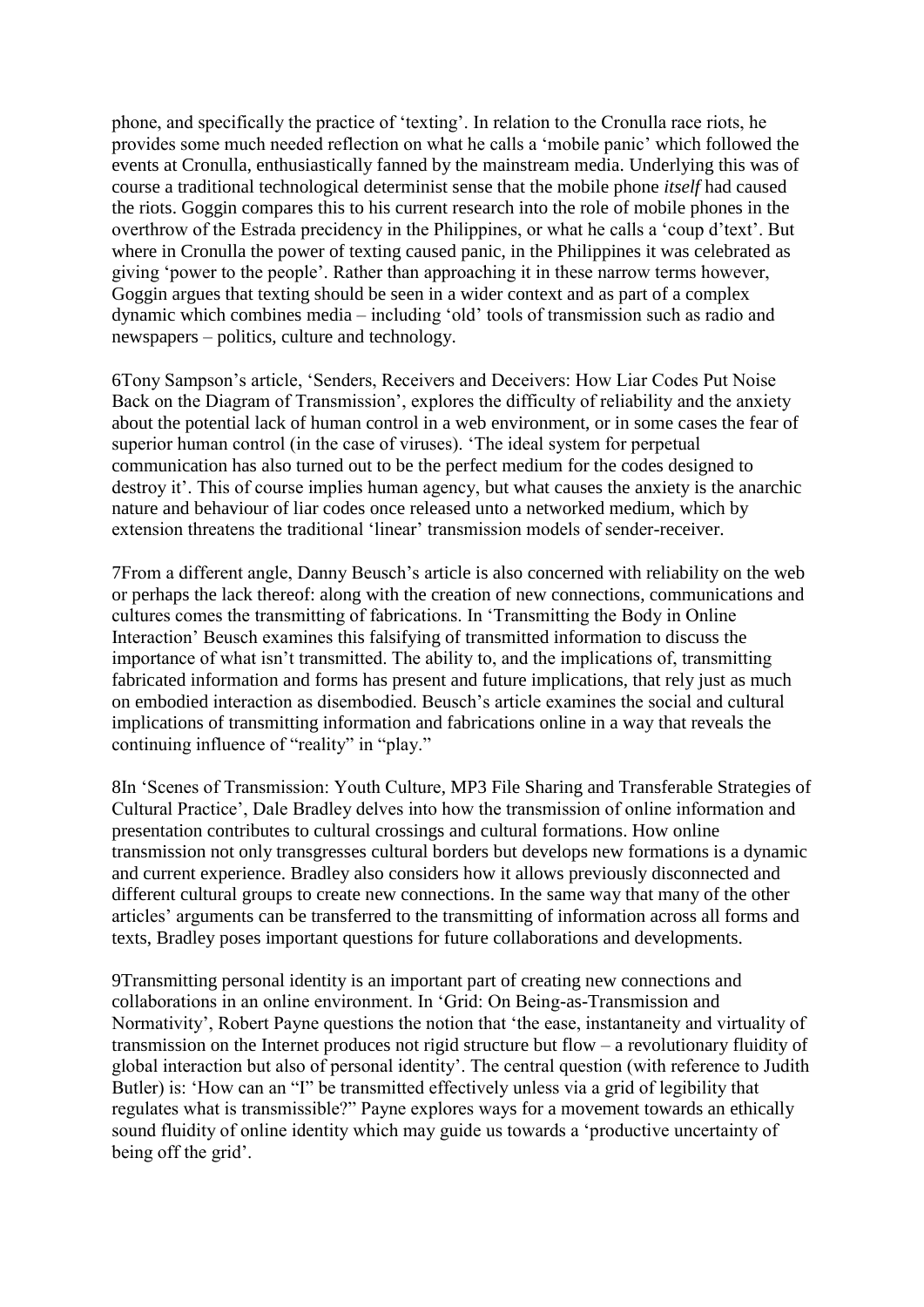10Ben Isakhan, Jason Nelson and Patrick West, in their article, "creativity.com: Aladdin"s Cave or Pandora"s Box?", raise questions about what the world wide web has meant and continues to mean for transmitting creativity, both the form and the message. While their article focuses on what can be transmitted online, their probing ideas can easily be transferred to other forms of creativity and their transmission: what constitutes that creativity and how it is transmitted, received, used and managed.

11In her article "Mapping the Narrative in a Digital Album Cover", Patti Tsarouhis explores the contrast between analogue and digital transmission by focusing on the rituals involved with the consumption of packaged music. She argues that the traditional album cover and CD cover provide a catalyst to narrative activity on the part of the consumer, or in other words that they are objects to be transmitted, whereas the clickable digital icon is a transmission in itself.

12Martine Hawkes develops the idea of "play" in artistic terms and how dominant connotations of art for transmitting information or presentations involve pleasure and entertainment. Yet according to Hawkes, art, as a transmitter of information, is as potent a form for history and justice as it is for artistic expression and enjoyment. Such transmitting, through art, can allow forms of communication that cannot be expressed in other ways. While other articles in this issue focus on new ways of transmitting, "Transmitting Genocide: Genocide and Art' focuses more on, not so much 'new' but, 'responsibility-based' reasons or purposes to transmit.

13With a similar focus on transmission for socio-political purposes, Kate Milberry explores the Internet as a potential space for social activism. "Reconstructing the Internet: How Social Justice Activists Contest Technical Design in Cyberspace" presents a vision for the future rather than an assessment of effectiveness. The emphasis is on technical design which Milberry sees as having the ability to create a space for an alternate vision of society.

14Megan Boler rounds this collection off with a discussion of satire as one way of transmitting political messages in a post-9/11 environment characterised by the paradox of tightly controlled "mainstream media" and the informational "noise" of the combined old and new media. Like many other articles in this issue, her central theme is concerned with reliability and effectiveness of communication which appear to be at the heart of transmission. We expect that the next issue of *M/C Journal* ("collaborate") will extent the ideas presented here by elaborating on the role of productive collaboration in the transmission process.

## **Acknowledgements**

15We thank Miss Jay Paul for her work on the cover image, and all the referees for their swift and insightful responses.

## **Citation reference for this article**

#### **MLA Style**

 Huijser, Henk, and Brooke Collins-Gearing. "Transmit." *M/C Journal* 9.1 (2006). 12 Apr. 2010 <http://journal.media-culture.org.au/0603/01-editorial.php>.